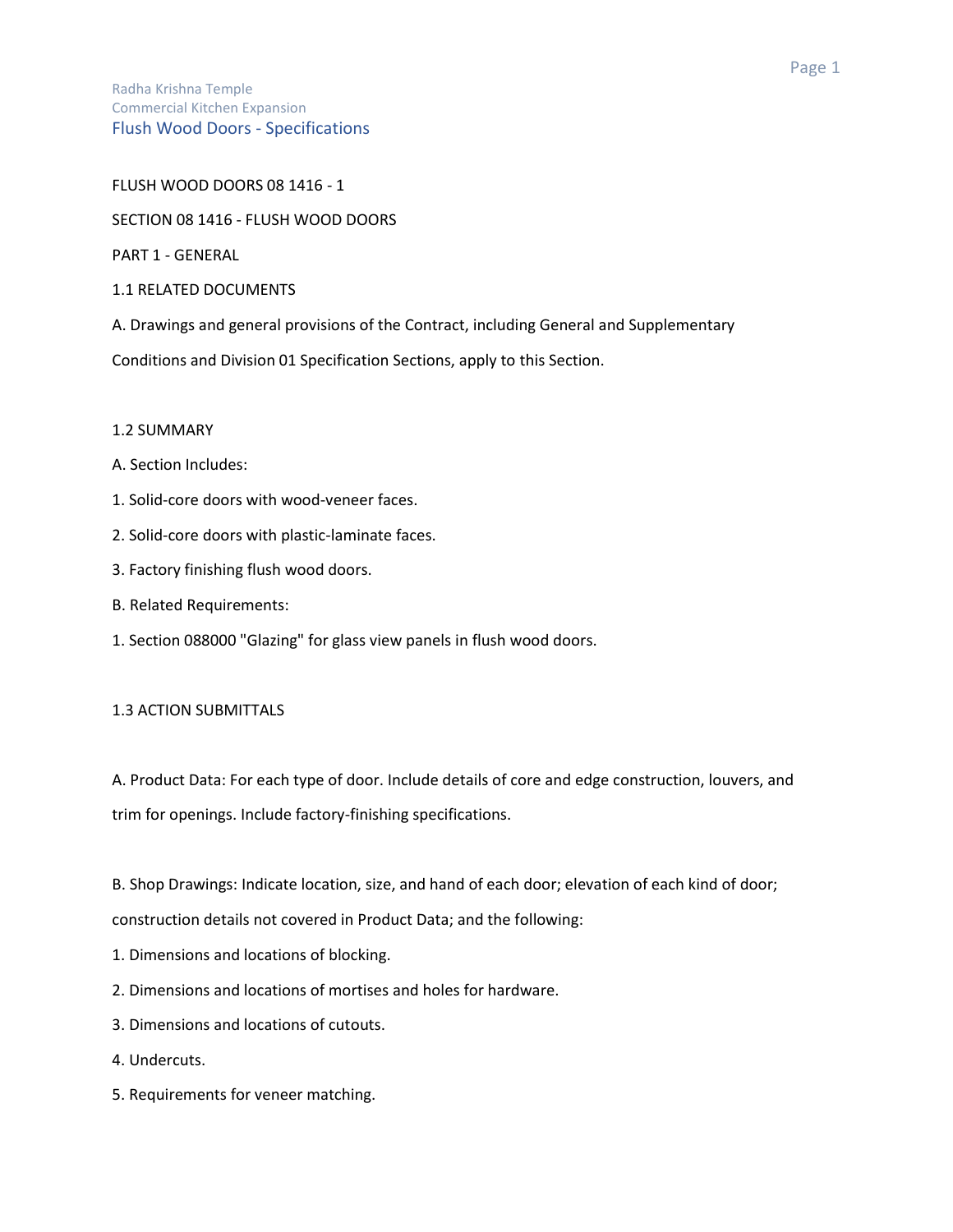6. Doors to be factory finished and finish requirements.

7. Fire-protection ratings for fire-rated doors.

D. Samples for Initial Selection: For plastic-laminate door faces and factory-finished doors.

E. Samples for Verification:

1. Factory finishes applied to actual door face materials, approximately 8 by 10 inches (200 by 250 mm), for each material and finish. For each wood species and transparent finish, provide set of three Samples showing typical range of color and grain to be expected in finished Work.

2. Plastic laminate, 6 inches (150 mm) square, for each color, texture, and pattern selected.

1.4 INFORMATIONAL SUBMITTALS

A. Sample Warranty: For special warranty.

B. Quality Standard Compliance Certificates: AWI Quality Certification Program certificates.

# 1.5 QUALITY ASSURANCE

A. Comply with the most current edition of the Northwestern University Design Standards.

B. Manufacturer Qualifications: A qualified manufacturer that is certified for chain of custody by an FSC-accredited certification body and is a certified participant in AWI's Quality Certification Program.

C. Vendor Qualifications: A vendor that is certified for chain of custody by an FSC-accredited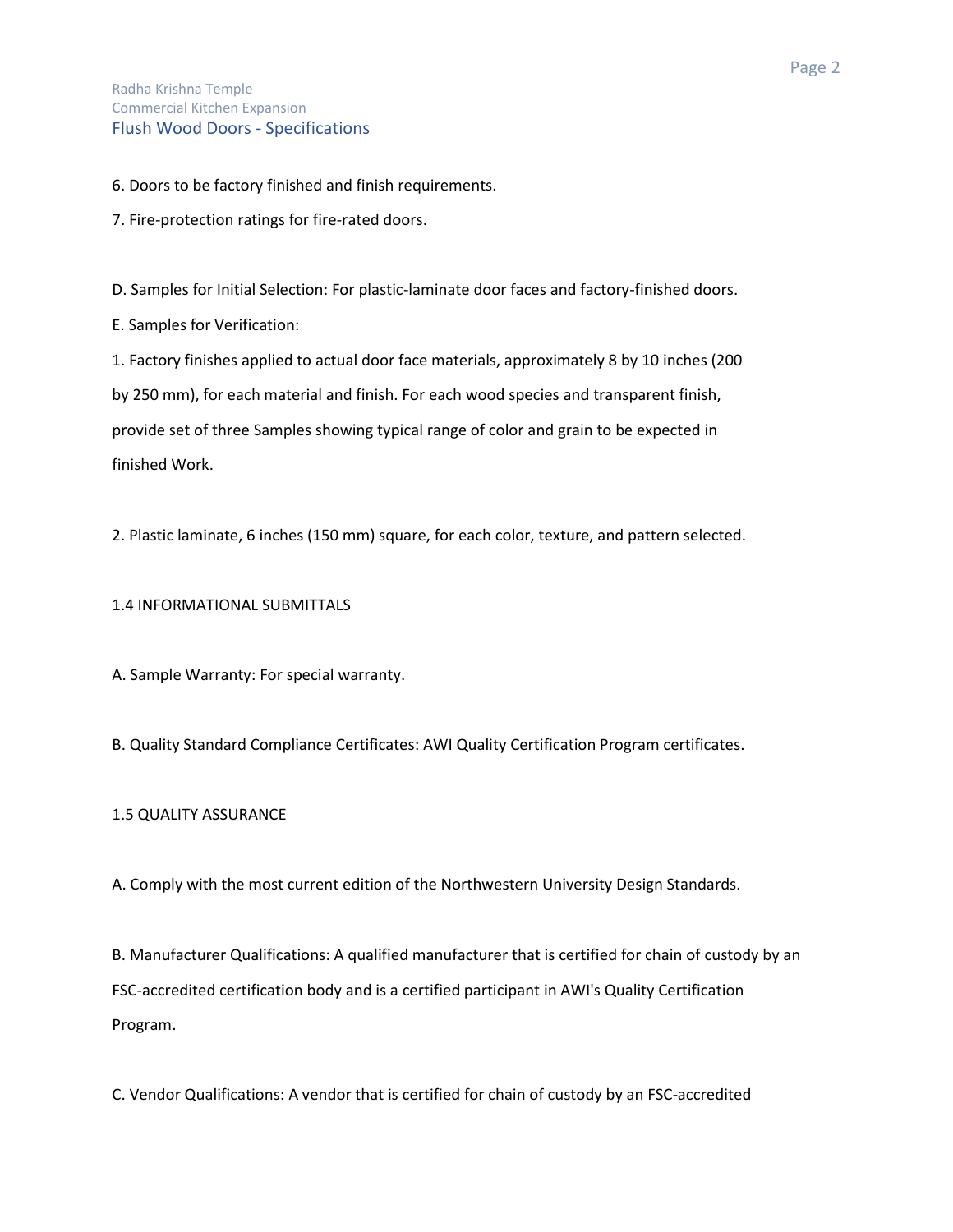#### 1.6 DELIVERY, STORAGE, AND HANDLING

A. Comply with requirements of referenced standard and manufacturer's written instructions.

B. Package doors individually in cardboard cartons and wrap bundles of doors in plastic sheeting.

C. Mark each door on bottom rail with opening number used on Shop Drawings.

### 1.7 FIELD CONDITIONS

A. Environmental Limitations: Do not deliver or install doors until spaces are enclosed and weathertight, wet work in spaces is complete and dry, and HVAC system is operating and maintaining ambient temperature and humidity conditions at occupancy levels during remainder of construction period.

B. Environmental Limitations: Do not deliver or install doors until spaces are enclosed and weathertight, wet work in spaces is complete and dry, and HVAC system is operating and maintaining temperature between 60 and 90 deg F (16 and 32 deg C) and relative humidity between 25 and 55 percent during remainder of construction period.

#### 1.8 WARRANTY

Special Warranty: Manufacturer agrees to repair or replace doors that fail in materials or workmanship within specified warranty period.

1. Failures include, but are not limited to, the following:

a. Warping (bow, cup, or twist) more than 1/4 inch (6.4 mm) in a 42-by-84-inch (1067 by-2134-mm) section.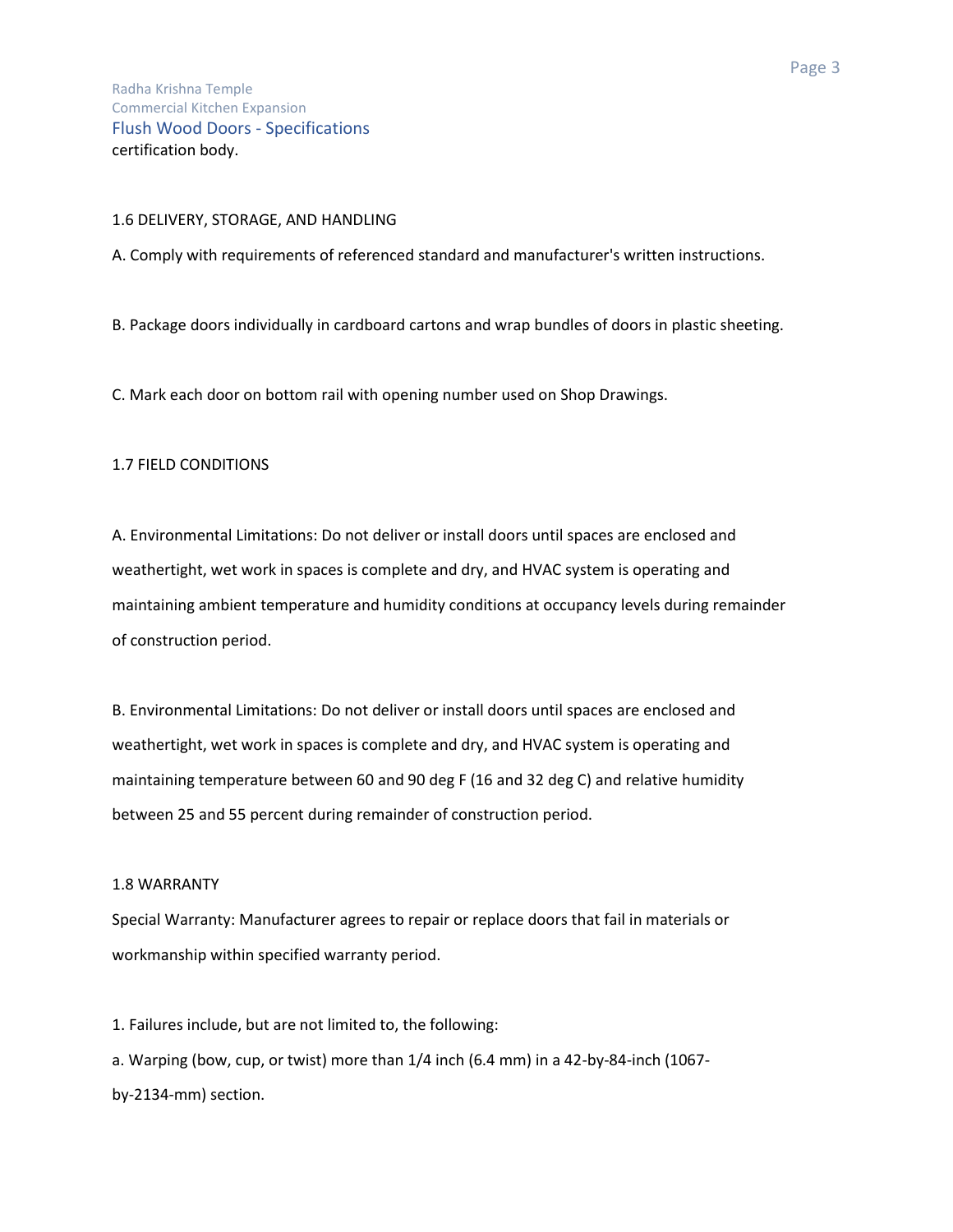b. Telegraphing of core construction in face veneers exceeding 0.01 inch in a 3-inch (0.25 mm in a 76.2-mm) span.

2. Warranty shall also include installation and finishing that may be required due to repair or replacement of defective doors.

3. Warranty Period for Solid-Core Interior Doors:

# PART 2 - PRODUCTS

# 2.1 MANUFACTURERS

A. Manufacturers: Subject to compliance with requirements, provide products by one of the

following: - match existing in quality and performance

B. Source Limitations: Obtain flush wood doors from single manufacturer.

# 2.2 FLUSH WOOD DOORS, GENERAL

A. Quality Standard: In addition to requirements specified, comply with AWI's, AWMAC's, and WI's "Architectural Woodwork Standards."

1. Provide AWI Quality Certification Labels indicating that doors comply with requirements of grades specified.

D. Certified Wood: Flush wood doors shall be certified as "FSC Pure" according to FSC STD-01-

001, "FSC Principles and Criteria for Forest Stewardship," and to FSC STD-40-004, "FSC

Standard for Chain of Custody Certification."

E. Low-Emitting Materials: Fabricate doors with adhesives and composite wood products that do not contain urea formaldehyde.

F. WDMA I.S.1-A Performance Grade:

1. Heavy Duty, Commercial, Performance Grade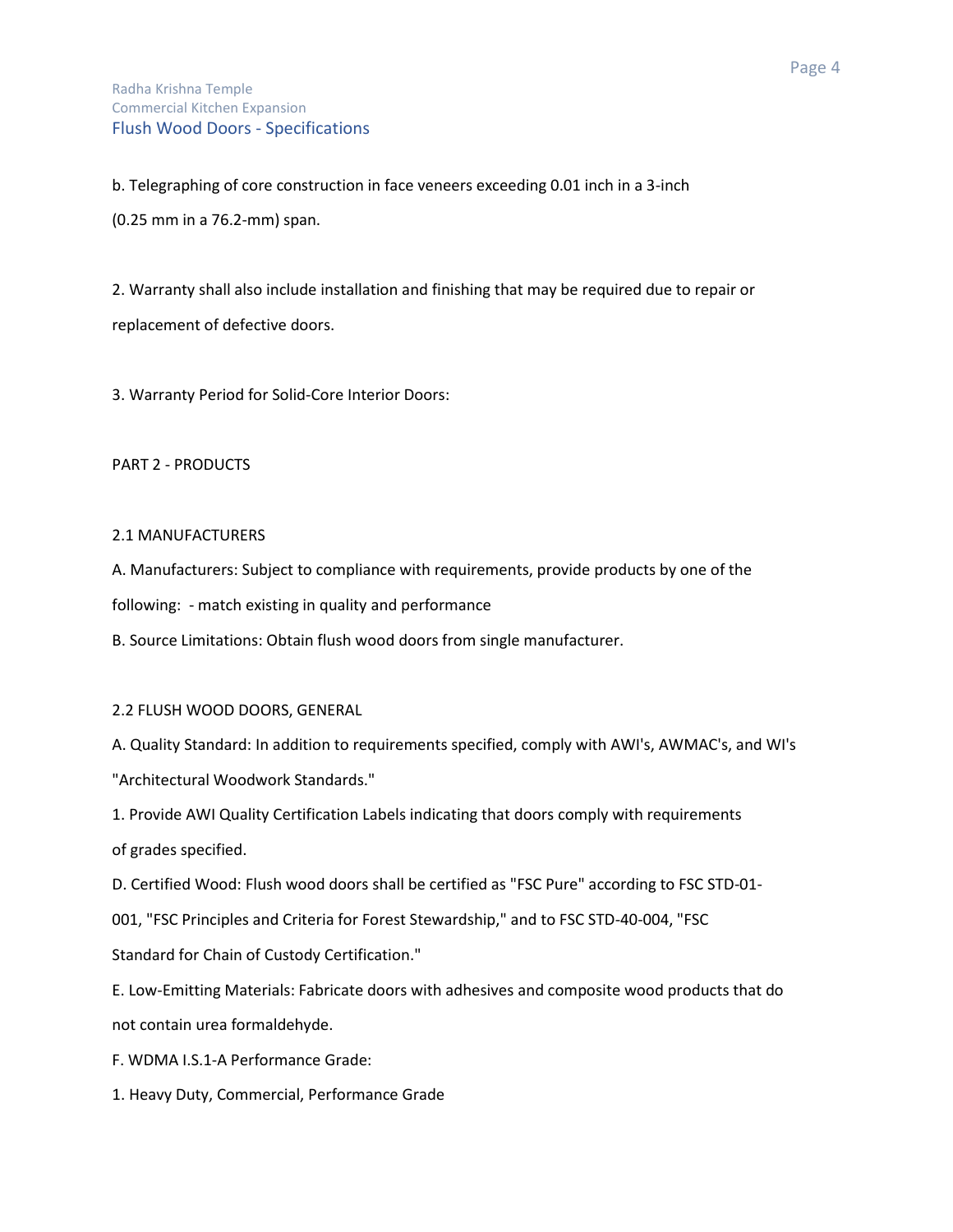# Radha Krishna Temple Commercial Kitchen Expansion Flush Wood Doors - Specifications

G. Fire-Rated Wood Doors: Doors complying with NFPA 80 that are listed and labeled by a qualified testing agency, for fire-protection ratings indicated, based on testing at positive pressure according to NFPA 252 or UL 10C.

1. Oversize Fire-Rated Door Assemblies: For units exceeding sizes of tested assemblies, provide certification by a qualified testing agency that doors comply with standard construction requirements for tested and labeled fire-rated door assemblies except for size.

2. Temperature-Rise Limit: At vertical exit enclosures and exit passageways, provide doors that have a maximum transmitted temperature end point of not more than 450 deg F (250 deg C) above ambient after 30 minutes of standard fire-test exposure.

3. Cores: Provide core specified or mineral core as needed to provide fire-protection rating indicated.

4. Edge Construction: Provide edge construction with intumescent seals concealed by outer stile. Comply with specified requirements for exposed edges.

5. Pairs: Provide fire-retardant stiles that are listed and labeled for applications indicated without formed-steel edges and astragals. Provide stiles with concealed intumescent seals. Comply with specified requirements for exposed edges.

2.3 VENEER-FACED DOORS FOR TRANSPARENT FINISH

A. Interior Solid-Core Doors:

1. Grade: Premium, with Grade AA faces.

2. Species: Birch (match existing)

3. Cut: match existing

4. Match between Veneer Leaves: match existing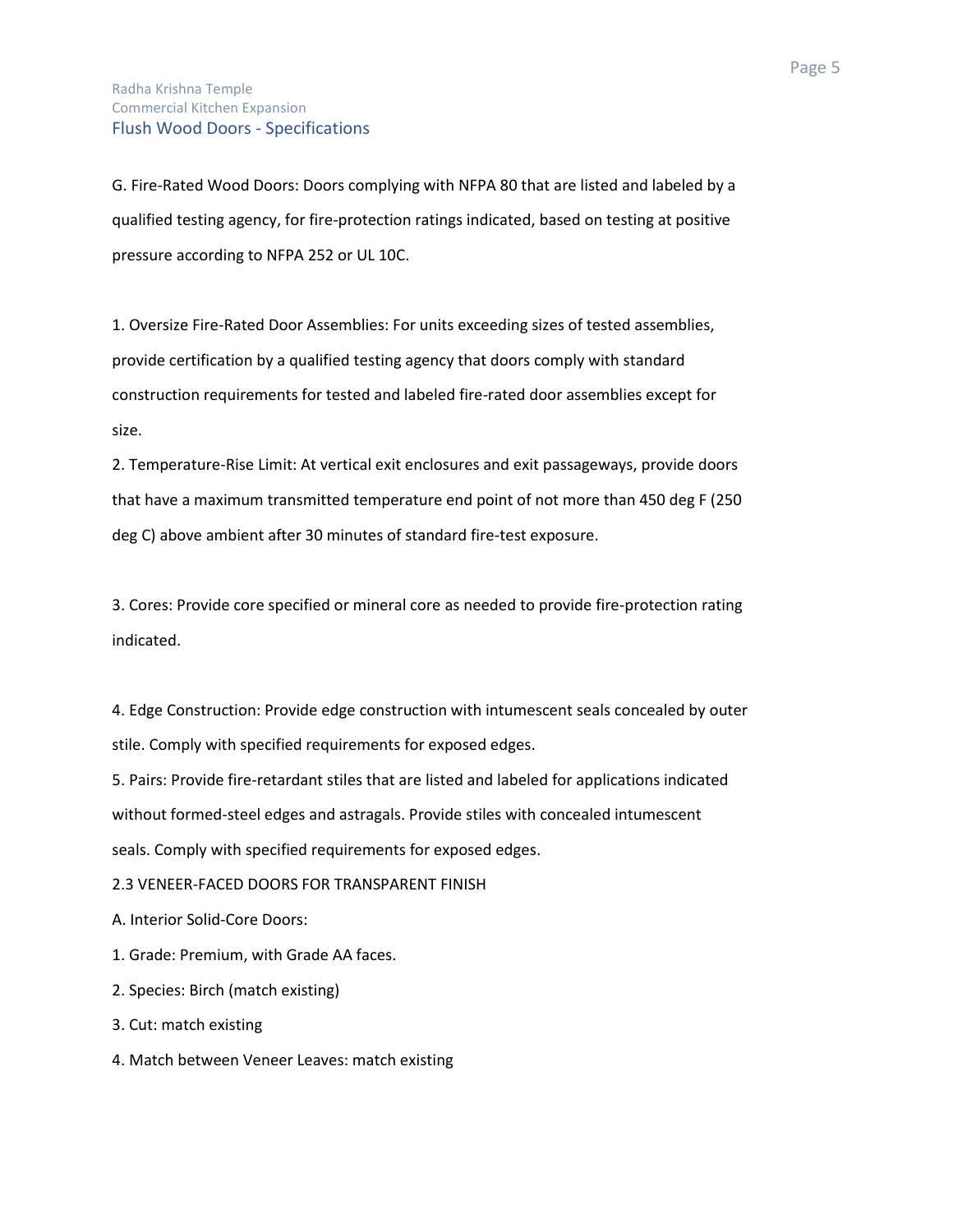5. Assembly of Veneer Leaves on Door Faces: match existing

6. Core: Glued wood stave.

11. Construction: Solid core

B. Wood-Veneered Beads for Light Openings in Fire-Rated Doors: Manufacturer's standard woodveneered noncombustible beads matching veneer species of door faces and approved for use in doors of fire-protection rating indicated. Include concealed metal glazing clips where required for opening size and fire-protection rating indicated.

2.7 FABRICATION

A. Factory machine doors for hardware that is not surface applied. Locate hardware to comply with

DHI-WDHS-3. Comply with final hardware schedules, door frame Shop Drawings, BHMA156.115-W, and hardware templates.

1. Coordinate with hardware mortises in metal frames to verify dimensions and alignment

before factory machining.

2. Metal Astragals: Factory machine astragals and formed-steel edges for hardware for

pairs of fire-rated doors.

B. Openings: Factory cut and trim openings through doors.

1. Light Openings: Trim openings with moldings of material and profile indicated.

2. Glazing: Factory install glazing in doors indicated to be factory finished. Comply with

applicable requirements in Section 088000 "Glazing." Glazing with safety glass

2.8 SHOP PRIMING

No shop priming as doors will be stained to match existing.

2.9 FACTORY FINISHING

A. General: Comply with referenced quality standard for factory finishing. Complete fabrication,

including fitting doors for openings and machining for hardware that is not surface applied,

before finishing.

1. Finish faces, all four edges, edges of cutouts, and mortises. Stains and fillers may be omitted on top and bottom edges, edges of cutouts, and mortises.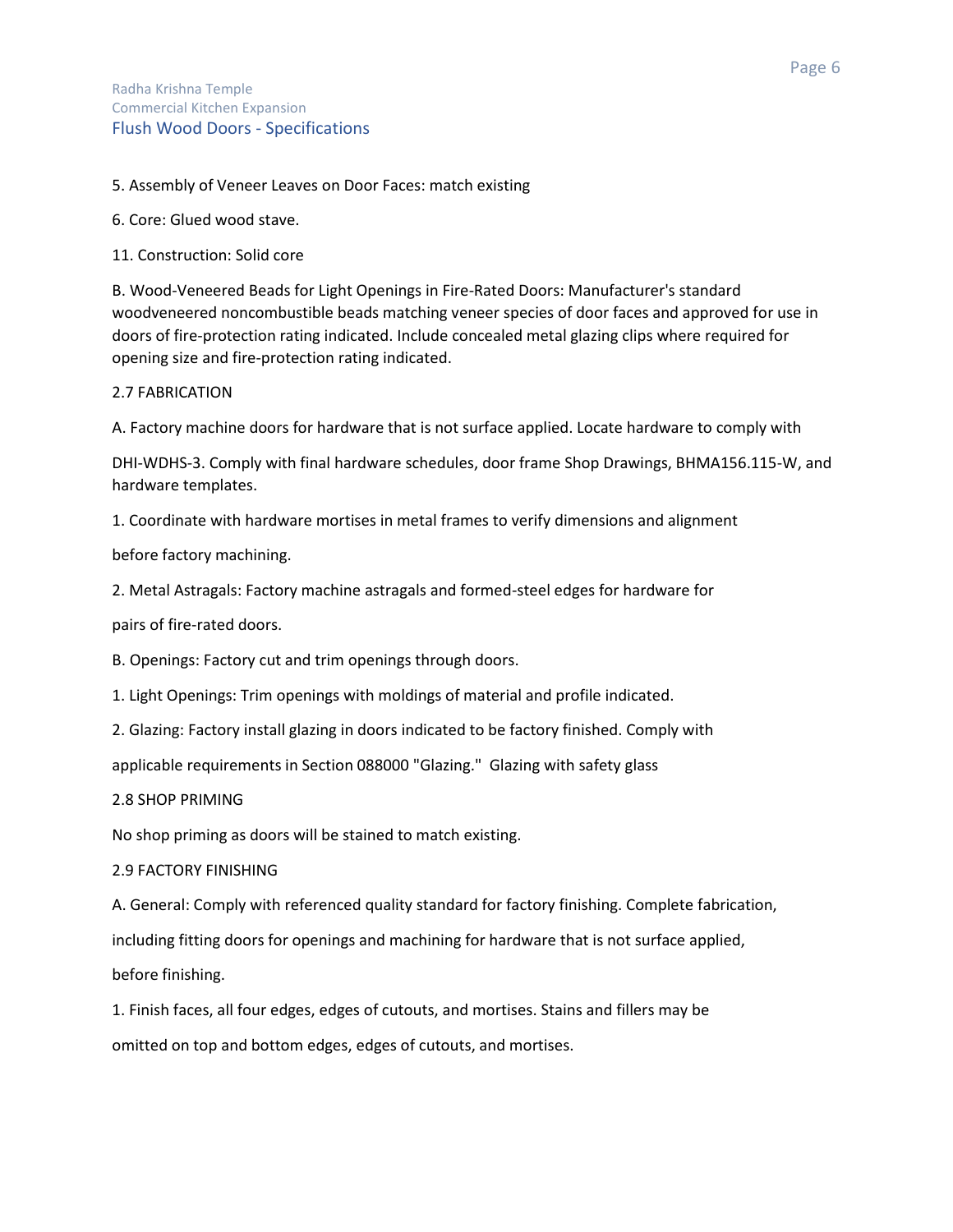# Radha Krishna Temple Commercial Kitchen Expansion Flush Wood Doors - Specifications

B. Factory finish doors.

C. Use only paints and coatings that comply with the testing and product requirements of the California Department of Health Services' "Standard Practice for the Testing of Volatile Organic Emissions from Various Sources Using Small-Scale Environmental Chambers."

D. Transparent Finish:

1. Grade: Premium.

2. Finish: AWI's, AWMAC's, and WI's "Architectural Woodwork Standards" [System 5,

conversion varnish] [System 9, UV curable, acrylated epoxy, polyester, or

urethane] [System 10, UV curable, water based] [or] [System 11, catalyzed

polyurethane] <Insert finish designation>.

3. Staining: Match existing

4. Effect: Semifilled finish, produced by applying an additional finish coat to partially fill the wood pores.

5. Sheen: Match existing

PART 3 - EXECUTION

### 3.1 EXAMINATION

A. Examine doors and installed door frames, with Installer present, before hanging doors.

1. Verify that installed frames comply with indicated requirements for type, size, location,

and swing characteristics and have been installed with level heads and plumb jambs.

2. Reject doors with defects.

B. Proceed with installation only after unsatisfactory conditions have been corrected.

### 3.2 INSTALLATION

A. Hardware: For installation, see Section 087100 "Door Hardware."

B. Installation Instructions: Install doors to comply with manufacturer's written instructions and referenced quality standard, and as indicated.